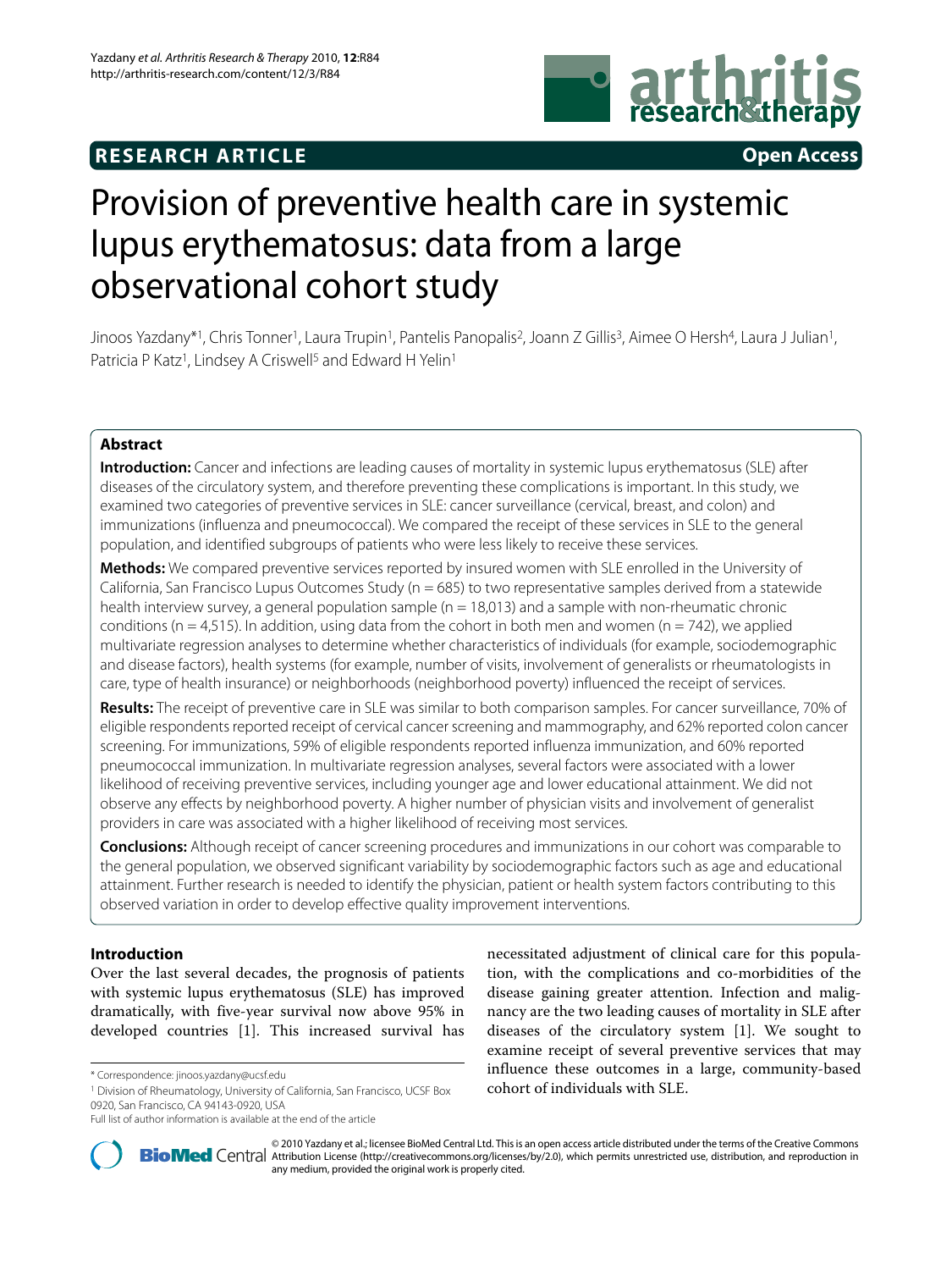Previous literature suggests that individuals with chronic diseases may receive fewer preventive services than the general population [\[2](#page-8-1)-[5\]](#page-8-2). In the rheumatic diseases, studies examining cancer screening in rheumatoid arthritis and SLE have yielded similar results [\[2](#page-8-1)[,5](#page-8-2)]. The reasons for these findings remain unclear, but hypotheses include that management of the primary disease may dominate provider and patient time, responsibility for preventive services may span several physicians and specialties, and resources may be limited - both in terms of patient time and because chronically ill patients are often underinsured [[6\]](#page-8-3). In SLE, factors specific to the condition, such as the unpredictable nature of disease exacerbations and concerns about vaccine safety in immunocompromised hosts, may also potentially hinder attention to preventive services.

In this study, we sought to examine two categories of preventive services: cancer surveillance (cervical, breast, and colon) and immunizations (influenza and pneumococcal). We compared the receipt of preventive services in SLE to the general population, and identified specific subgroups of patients with SLE who are less likely to receive these services. In addressing this latter aim, we attempted to examine not only characteristics of individuals (for example, sociodemographic and disease related factors), but also characteristics of health systems (for example, number of outpatient visits, involvement of generalist providers or rheumatologists in patient care, type of health insurance) and characteristics of neighborhoods (that is, neighborhood poverty level).

## **Materials and methods**

## **Data sources**

## **LOS**

Data were derived from the University of California, San Francisco (UCSF) Lupus Outcomes Study (LOS), a longitudinal observational study of 1,179 English-speaking individuals with SLE. Details on study methodology have been reported previously [\[7](#page-9-0)]. Briefly, study respondents participate in an annual telephone survey, providing information about their demographic characteristics, socioeconomic status, medications, disability, general health and social functioning, health care utilization, health insurance coverage, and disease activity [\[7](#page-9-0)]. Recruitment for the study took place in several settings in an attempt to capture the full spectrum of SLE, including academic rheumatology offices (23%), community rheumatology offices (11%), and community-based sources such as SLE support groups, the Internet, and media advertisements (66%). All patients have carried a diagnosis of SLE from a physician, and we further confirmed these diagnoses by a formal review of the medical record to document American College of Rheumatology Criteria for SLE [\[8](#page-9-1)].

Items regarding receipt of preventive health services were introduced in the fourth annual LOS interview, conducted between March 2005 and February 2006; 797 individuals participated in that interview. Of the 797, 14 (2%) were excluded from the sample. Four individuals were excluded because they resided outside the United States at the time of the interview. Ten individuals were excluded because they reported having no health insurance; this group was too small to make robust conclusions regarding lack of insurance. Of the remaining 783 individuals, 5% were dropped from the sample because of the following missing data: below poverty status ( $n = 10$ ; 1%); HMO ( $n = 18$ , 2% did not know if they were in a HMO or not); area poverty level ( $n = 13$ ; 2% lived in areas with no geocoded data either because they resided in new residential areas that were developed after the 2000 Census was conducted, or because they had moved since the geographic match was performed). For the analysis comparing LOS service receipt to population controls (described below), we included 685 of these respondents; men were excluded ( $n = 57$ ) to facilitate comparisons with the controls. For the second part of the study examining predictors of receipt of preventive services, men were included, yielding a total sample of 742 individuals. **CHIS**

For the population comparison, we analyzed primary data from the California Health Interview Survey (CHIS), a random-digit-dial telephone survey administered to households in California [[9\]](#page-9-2). The CHIS sample is representative of California's non-institutionalized population. We chose CHIS because the survey included all the variables of interest, and because a majority of LOS respondents reside in California. Response rates of CHIS are comparable to other statewide telephone surveys (approximately 49.8% among adults interviewed in 2005). We report receipt of preventive services in the LOS compared to two subsamples of CHIS. The first included the overall CHIS sample as a general population comparison, and the second included only CHIS respondents reporting chronic medical conditions (asthma, diabetes mellitus, or heart disease). Among the 4,515 individuals with chronic diseases, 1,595 (35%) had asthma, 3,399 (75%) had diabetes, and 3,255 (72%) had heart disease.

For most preventive services, we analyzed CHIS interviews from the same calendar year as these services were queried from LOS respondents (2005). However, for pneumococcal immunization, we used CHIS data from 2003, the most recent year in which data on this service were available. To more closely approximate the LOS population, we included only data from CHIS respondents  $\geq$  18 years, who spoke English, were female and reported having health insurance. This resulted in a sample size of 18,013 for the CHIS general population com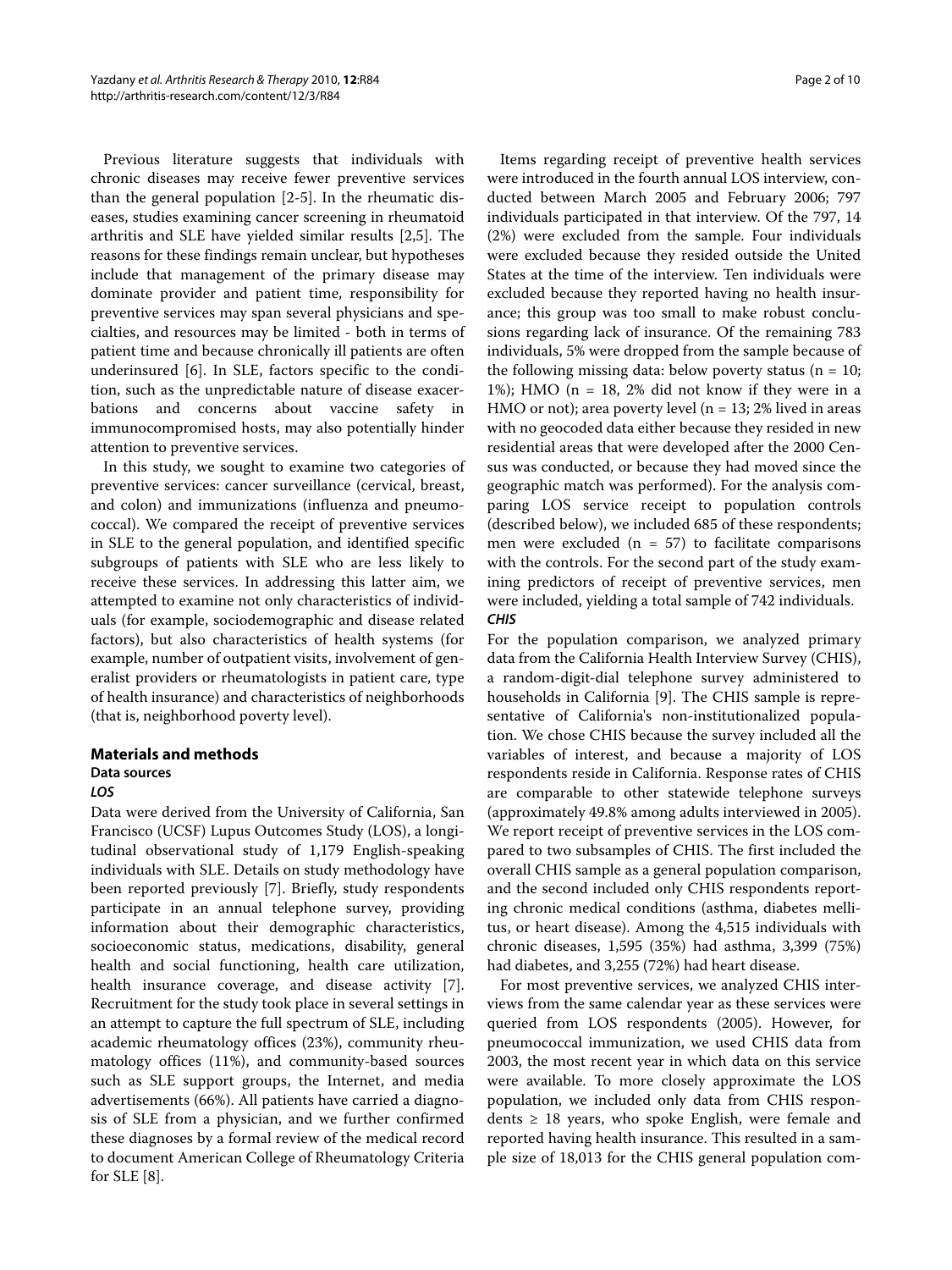parison, and 4,515 for the CHIS chronic medical condition comparison.

#### **Measures**

We examined receipt of five preventive care services, including cancer screenings (mammography, colon cancer screening, and cervical cancer screening), and immunizations (influenza and pneumococcal). For cancer screening, we evaluated receipt of care advocated by the United States Preventive Services Task Force recommendations [[10\]](#page-9-3). We examined screening mammography over the previous year in women  $\geq 40$  years with no history of breast cancer. Cervical cancer screening was examined in the previous year among women 18 to 65 years who did not report a hysterectomy and had no history of cervical cancer. Colon cancer screening (defined as a colonoscopy in the last 10 years or a flexible sigmoidoscopy plus fecal occult blood in the last five years) was examined in those  $\geq 50$  years with no history of colorectal cancer.

We used the Centers for Disease Control (CDC) recommendations and the recently developed quality indicators for SLE to determine eligibility for immunizations [[11-](#page-9-4)[13](#page-9-5)]. We examined influenza immunization in the previous year among individuals receiving immunosuppressive therapy or age  $\geq$  50 years. For pneumococcal immunization, we determined whether individuals receiving immunosuppressive therapy or those  $\geq 65$  years had ever received the vaccine.

We applied the same inclusion and exclusion criteria to the CHIS data. For immunizations, eligibility for the CHIS general population was defined by age  $(≥ 50$  years for influenza, and  $\geq 65$  years for pneumococcal). For the CHIS population reporting chronic medical conditions, all respondents were considered eligible for influenza immunization, and those  $\geq 50$  years were considered eligible for pneumococcal vaccine (the CHIS survey only queries receipt of pneumococcal vaccine in those  $\geq 50$ years).

We considered factors previously associated with receipt of preventive services as potential covariates when examining predictors of receipt of preventive services in the LOS. These included sociodemographic factors such as age, sex, race/ethnicity (Caucasian versus other), education (high school education or less, some college, or college graduate), and poverty (household income less than 125% of the Federal poverty threshold). To examine the influence of disease status, we used the Systemic Lupus Activity Questionnaire (SLAQ), a selfreport instrument [\[14,](#page-9-6)[15\]](#page-9-7), and the Short Form-36 Physical Functioning Scale (SF-36) [\[16\]](#page-9-8).

Because we were interested in whether health care access variables influence the receipt of preventive care, we also considered: 1) the total number of physician visits

over the last year; 2) whether a generalist provider was involved in care (including all physicians or nurse practitioners functioning as primary care providers); 3) whether a rheumatologist was involved in care; 4) the type of health insurance used (public health insurance, including Medicare or Medicaid, or private health insurance, including employer-based plans). The health insurance variables were further stratified by enrollment in a health maintenance organization (HMO), given that some HMOs, particularly prepaid group practices, place special emphasis on preventive care [\[17](#page-9-9)[,18\]](#page-9-10).

Previous research suggests that community characteristics may hinder access to preventive care in some populations [[19](#page-9-11)]. We therefore evaluated whether a contextual variable, neighborhood poverty, influenced receipt of preventive care services. To obtain information about study participants' neighborhood poverty, data from the 2000 U.S. Census were matched to participants' residential addresses through a process known as geocoding, described in detail elsewhere [[20\]](#page-9-12). Geocoding procedures were conducted using the Environmental Systems Research Institute ArcGIS software by Sonoma Technology (Petaluma, CA, USA).

All respondents provided informed consent to participate in the study. The UCSF Committee on Human Research approved the study protocol.

#### **Statistical analysis**

We compared unadjusted frequencies of receiving preventive services in the LOS to the two CHIS samples. We used SUDAAN 10.0 (Research Triangle Park, NC, USA) in order to account for the CHIS sampling design. Because the samples differed significantly in terms of age and education, we calculated age and education standardized estimates from CHIS to reduce confounding.

We used multivariate logistic regression models to examine whether specific subgroups of patients in the LOS were less likely to receive each preventive service. Each of the models included demographic factors, health care access factors, health status, and neighborhood poverty level. We used SAS 9.2 (SAS Institute, Cary, NC, USA) for this portion of the analysis.

In addition to examining each preventive service individually, we were also interested in examining the overall quality of preventive care in the LOS. We therefore developed pass frequencies [\[21](#page-9-13)] (defined as the percentage of times that each service was received among eligible individuals) for the two immunizations, three cancer screening procedures, and all five of these services combined. In these analyses, respondents contributed one observation for each eligible service, and thus there were between one and five observations per respondent. We accounted for these repeated measures in our regression models. We present the adjusted pass frequencies from these models,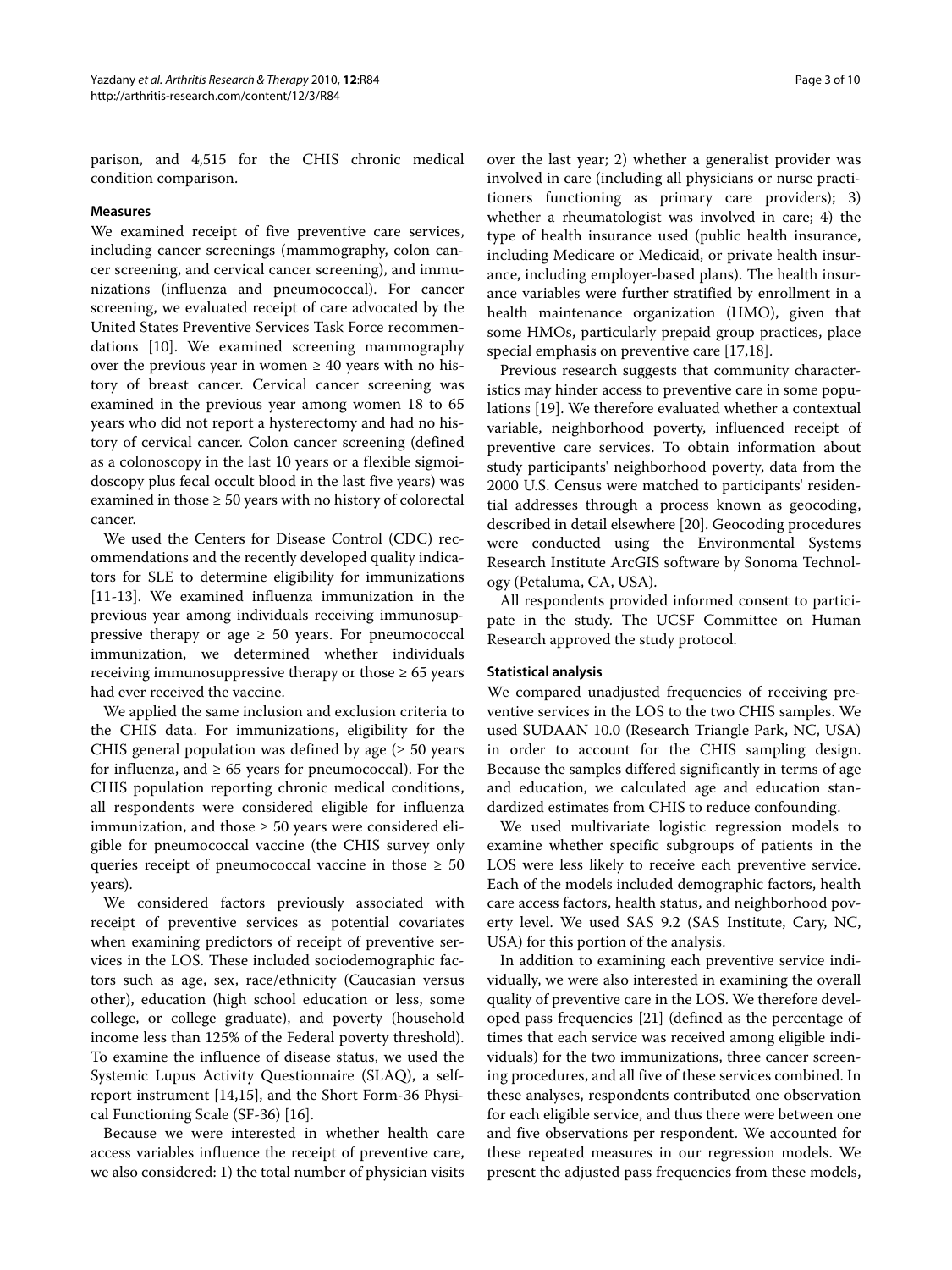which provide estimates of the probability of individuals receiving preventive services controlling for all of the other variables of interest. This analysis was completed in SUDAAN 10.0.

## **Results**

#### **Patient characteristics**

The characteristics of subjects enrolled in the LOS and CHIS are listed in Table 1. To facilitate comparisons with CHIS, males were excluded from the comparative analysis between the two samples (the LOS analysis sample consists of 685 women and 57 men). Both samples are primarily Caucasian (among individuals included in the LOS analysis, 68% were Caucasian, 9% Latino, 7% African-American, 8% Asian/Pacific Islander, and 6% other; among individuals in CHIS, 75% were Caucasian, 9% Latino, 5% African-American, 7% Asian/Pacific Islander, and 4% other). The number of individuals living below poverty was similar between the samples. Although levels of college education were comparable between the two samples, LOS respondents reported higher educational attainment overall. A similar percentage of individuals in the two samples were enrolled in Medicaid. However, a higher percentage of LOS respondents report Medicare coverage. In the LOS, 19% of individuals reported having no primary care provider, and 16% reported that a rheumatologist was not involved in care. Respondents had a mean of 16 physician visits per year.

#### **Receipt of preventive health services in the LOS versus CHIS**

Table 2 summarizes the percentage of eligible patients enrolled in the LOS and CHIS who received recommended cancer screening and immunizations. We found that the crude frequency of receipt of services in persons with SLE was comparable to the general population for almost all services examined, with the exception of receipt of pneumococcal immunization. LOS respondents were less likely to report pneumococcal immunization than the CHIS general population, but frequencies were similar to those with chronic conditions enrolled in CHIS. Those enrolled in CHIS were less likely to receive influenza immunization than LOS respondents. In addition to examining the crude frequencies reported in Table 2, we also standardized the LOS sample to CHIS by age and education. These standardized frequencies yielded the same conclusions as those discussed above.

## **Predictors of receipt of individual preventive health services in the LOS**

Consistent with previous literature on the receipt of preventive health services in the general medical population, different predictors were identified for the different services examined (Table 3). Older individuals were more likely to receive four of the services: influenza immuniza-

tion, pneumococcal immunization, colon cancer screening and mammography. Race/ethnicity did not predict the receipt of most services, except that non-Caucasian LOS respondents were more likely to report mammography. Those with a college education were more likely to receive most services, although this only reached statistical significance for cervical cancer screening and immunizations. Individuals living below poverty were less likely to receive cervical cancer screening. Although enrollment in an HMO did influence receipt of preventive services, the findings varied across services. For example, those enrolled in HMOs appeared more likely to receive immunizations, but less likely to receive cancer screening.

Those reporting a visit to a generalist physician in the last year were more likely to receive many of the preventive services examined (influenza and pneumococcal immunizations, cervical cancer screening). Individuals seeing a rheumatologist in the last year were more likely to receive influenza immunizations. Total physician visits increased the likelihood of receiving services, reaching statistical significance for all cancer screening tests. More disease activity, as measured by the SLAQ, was associated with fewer immunizations, as was higher physical functioning. We did not see any significant effects by neighborhood poverty level once personal socioeconomic status was taken into account.

## **Predictors of receipt of overall preventive health services in the LOS**

Table 4 lists the pass frequencies for immunizations, cancer screening tests, and all preventive services combined in the LOS. The first sample of 1,117 observations represents patients who were eligible for either influenza or pneumococcal immunizations. Since one person may be eligible for both, this sample includes repeated measures. The sample in the second column represents 1,364 observations eligible for colon cancer screening, mammography or cervical cancer screening. The last sample of 2,481 observations combines the previous two samples to represent all observations eligible for preventive services.

As demonstrated in the last column, the frequency of receiving preventive services increased with age but no differences were noticed between men and women, by income, or by race/ethnicity. The frequency of receiving preventive services also increased with higher educational attainment. Having a generalist physician involved in clinical care increased the likelihood of receiving preventive services, as did the total number of outpatient physician visits. Having a rheumatologist involved in care increased the likelihood of receiving immunizations. Those with managed care and public insurance have higher immunization frequencies but lower frequencies of cancer screening. Cancer screening was more likely for those with private insurance. Lastly, increased SLAQ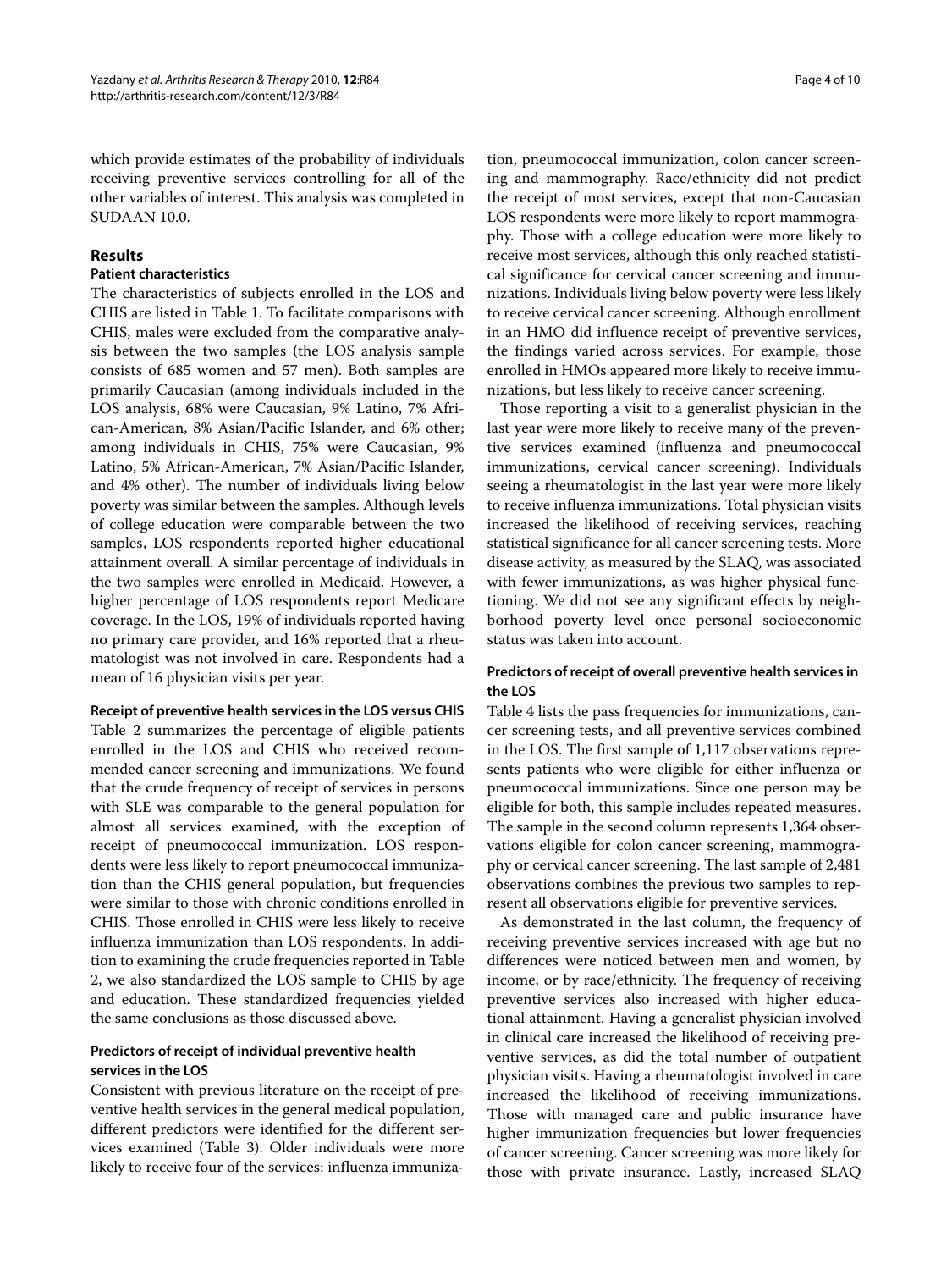| Characteristic                                                                                                 | $LOS N = 685$ | CHIS $N = 18,013$ | <b>CHIS, with chronic</b><br>conditions* $N = 4,515$ |  |
|----------------------------------------------------------------------------------------------------------------|---------------|-------------------|------------------------------------------------------|--|
| Sociodemographics                                                                                              |               |                   |                                                      |  |
| Age, mean (SD)                                                                                                 | 50.1(12)      | 44.0 (16)         | 48.7 (28)                                            |  |
| Race/Ethnicity, n (%)                                                                                          |               |                   |                                                      |  |
| Caucasian                                                                                                      | 468 (68)      | 13,544 (63)       | 3,464 (66)                                           |  |
| Non-caucasian                                                                                                  | 217 (32)      | 4,469 (37)        | 1,051 (34)                                           |  |
| Education, n (%)                                                                                               |               |                   |                                                      |  |
| <high graduate<="" high="" or="" school="" td=""><td>95 (14)</td><td>4,810 (32)</td><td>1,384 (36)</td></high> | 95 (14)       | 4,810 (32)        | 1,384 (36)                                           |  |
| Some college                                                                                                   | 322 (47)      | 5,522 (29)        | 1,535 (32)                                           |  |
| College                                                                                                        | 268 (39)      | 7,681 (39)        | 1,596 (33)                                           |  |
| Below Poverty, n (%)                                                                                           |               |                   |                                                      |  |
| No                                                                                                             | 602 (88)      | 4,068 (90)        | 16,812 (92)                                          |  |
| Yes                                                                                                            | 83 (12)       | 447 (10)          | 1,201(8)                                             |  |
| <b>Health Care Access</b>                                                                                      |               |                   |                                                      |  |
| Insurance, $n$ (%)                                                                                             |               |                   |                                                      |  |
| Medicaid                                                                                                       | 33(6)         | 849 (5)           | 338 (7)                                              |  |
| Medicare                                                                                                       | 260 (38)      | 2,012(7)          | 774 (13)                                             |  |
| Private/Employer                                                                                               | 392 (57)      | 15,152 (88)       | 3,403 (81)                                           |  |
| Insurance category, n (%)                                                                                      |               |                   |                                                      |  |
| HMO and public insurance (Medicare or Medicaid)                                                                | 61(9)         | 230(2)            | 68(2)                                                |  |
| HMO and private insurance                                                                                      | 153 (22)      | 7,967 (52)        | 1,743 (47)                                           |  |
| No HMO and public insurance (Medicare or Medicaid)                                                             | 235 (34)      | 2,631(10)         | 1,044 (17)                                           |  |
| No HMO and private                                                                                             | 242 (35)      | 7,185 (37)        | 1,660 (34)                                           |  |
| Physicians                                                                                                     |               |                   |                                                      |  |
| Generalist involved in health care, n (%)                                                                      | 557 (81)      |                   |                                                      |  |
| Rheumatologist involved in health care, n (%)                                                                  | 573 (84)      |                   |                                                      |  |
| Total number of physician visits in one year, mean (SD)                                                        | 16.0 (10.4)   |                   |                                                      |  |
| <b>Health status</b>                                                                                           |               |                   |                                                      |  |
| SLAQ score, mean (SD)                                                                                          | 13.0(8)       |                   |                                                      |  |
| SF-36 Physical Function, mean (SD)                                                                             | 57.7 (29)     |                   |                                                      |  |
| <b>Contextual Factor</b>                                                                                       |               |                   |                                                      |  |
| Neighborhood Poverty, n (%)                                                                                    |               |                   |                                                      |  |
| No                                                                                                             | 627 (92)      |                   |                                                      |  |
| Yes                                                                                                            | 58 (8)        |                   |                                                      |  |

## **Table 1: Characteristics of women in the Lupus Outcomes Study (LOS) and the California Health Interview Survey (CHIS)**

\*Chronic conditions examined in CHIS include self-reported diabetes mellitus, asthma or heart disease.

Abbreviations: LOS, Lupus Outcomes Study; CHIS, California Health Interview Survey; HS, high school; SLAQ, Systemic Lupus Activity Questionnaire; SF-36, Short-Form 36 Health Survey; HMO, health maintenance organization.

scores and higher SF-36 physical function scores were associated with lower immunization frequencies. We did not observe a difference in the receipt of preventive services by neighborhood poverty level.

## **Discussion**

Although the overall receipt of cancer screening procedures and immunizations in the UCSF LOS was relatively high and comparable to the general population, we observed considerable variation among sociodemo-

graphic subgroups. In particular, individuals with SLE who were younger and reported less educational attainment were significantly less likely to receive preventive services. In addition, health system factors, such as the involvement of a generalist provider in care and total physician visits, were also associated with the receipt of preventive health care services in SLE.

Although immunization frequencies in SLE have not previously been reported, our finding that about 60% of eligible patients receive pneumococcal or influenza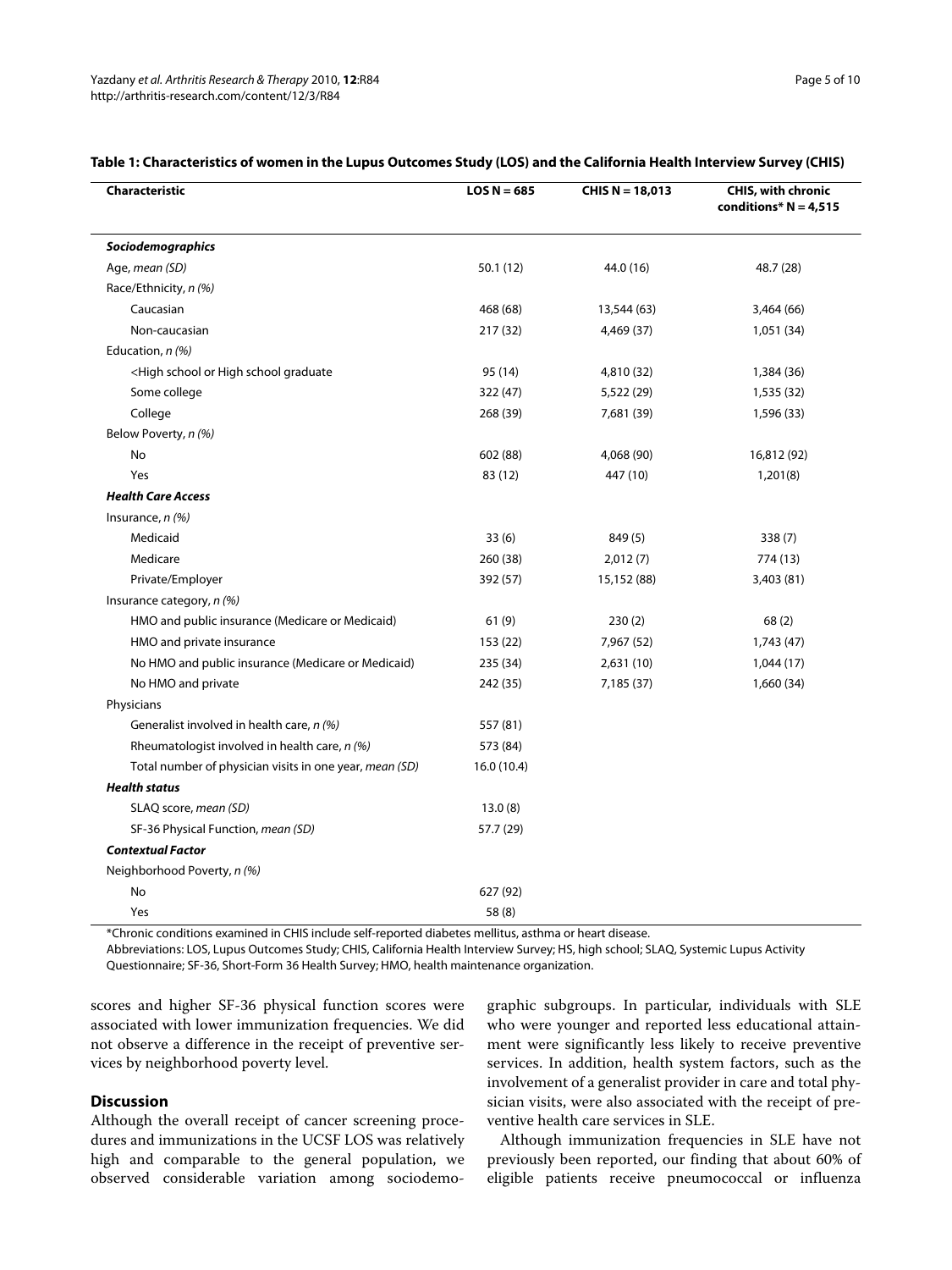immunization is consistent with studies in other rheumatic diseases [[22\]](#page-9-14). The finding that 40% of patients remain unvaccinated is notable given that approximately one-third of deaths in SLE are attributable to infections [[23\]](#page-9-15), and several studies have found that respiratory infections, including those attributable to *Streptococcus pneumoniae*, are the leading cause of serious infections in SLE [[24](#page-9-16),[25\]](#page-9-17). We did not investigate specific reasons for non-immunization, which might include patient preferences, contraindications, failure of providers to offer the vaccine, or cost. In SLE, suboptimal immunization frequencies may also partly reflect long-standing concerns about vaccine safety that arose after early reports of fatalities or increased disease activity following immunization [[26,](#page-9-18)[27\]](#page-9-19). However, several decades of scientific research have now failed to corroborate these early concerns [\[28](#page-9-20)]. Based on this evidence, recently developed quality indicators for SLE have established influenza and pneumococcal immunization in this population as a minimally acceptable standard of care [[13\]](#page-9-5). Our study suggests that individuals with lower educational attainment are at particularly high risk of not receiving immunizations, a finding that is consistent with a growing body of evidence that individuals with less education may receive poorer quality health care [\[29](#page-9-21)[,30](#page-9-22)].

About one third of patients in our cohort did not receive recommended cancer screening tests. As in the case with immunizations, younger patients and those with less educational attainment were less likely to

receive recommended cancer screening. Although we expected that those enrolled in HMOs would be more likely to receive cancer screening given the emphasis of these organizations on preventive care, this was not the case. However, consistent with other recent studies, individuals with a higher number of physician visits were more likely to receive cancer screening services [\[31](#page-9-23)[,32](#page-9-24)]. No specific cancer surveillance guidelines for SLE have been published to date, although at a minimum, it seems reasonable that SLE patients should receive cancer surveillance tests recommended for the general population. One previous study has examined cancer surveillance rates in Canadian SLE patients using a tertiary-care clinic cohort. In that study, researchers surveyed 146 patients regarding receipt of cancer screening tests in the last year. Unlike our study that found screening rates similar to the general population, rates in that cohort fell well below general population cancer screening rates in Canada [\[5](#page-8-2)].

Our study also suggests that both a higher number of physician visits and involvement of primary care providers in SLE management are associated with improved preventive health care quality. As short-term mortality from SLE declines and clinical care increasingly shifts toward the long-term prevention and management of comorbidities and complications, effectively coordinating care between specialists and primary care providers is a priority. Such coordination, however, may prove challenging in SLE, where clinical care often spans multiple specialists who sometimes practice at significant geo-

| Service (LOS eligible group)                                                             |          | <b>LOS 2005</b> |            | <b>CHIS 2005</b> <sup>§</sup> |            | CHIS 2005 $\frac{6}{3}$ , with chronic<br>conditions |  |
|------------------------------------------------------------------------------------------|----------|-----------------|------------|-------------------------------|------------|------------------------------------------------------|--|
|                                                                                          | N(%)     | 95% CI          | N(%)       | 95% CI                        | N(%)       | 95% CI                                               |  |
| Cervical cancer screening <sup>1</sup> (women $\geq 65$<br>years with a uterus)*         | 302 (70) | 66 to 74        | 9,283(73)  | 72 to 74                      | 1,917(74)  | 71 to 76                                             |  |
| Mammogram <sup>2</sup> ( $\geq$ 40 years)*                                               | 384 (70) | 67 to 74        | 8,875 (68) | 67 to 69                      | 2.449(69)  | 67 to 71                                             |  |
| Colon Cancer <sup>3</sup> ( $\geq$ 50 years)*                                            | 221(62)  | 57 to 67        | 5,355(57)  | 55 to 58                      | 1,688 (59) | 56 to 61                                             |  |
| Influenza vaccine <sup>4</sup> ( $\geq$ 50 years or<br>immunosuppressed) <sup>†</sup>    | 338 (59) | 55 to 63        | 4,010 (42) | 40 to 43                      | 2.016 (38) | 36 to 40                                             |  |
| Pneumococcal vaccine <sup>5</sup> ( $\geq$ 65 years or<br>immunosuppressed) <sup>†</sup> | 272 (60) | 56 to 65        | 3,074 (70) | 68 to 72                      | 1.756(57)  | 54 to 60                                             |  |

**Table 2: Receipt of preventive services by women in the Lupus Outcomes Study and the general population**

§All data are from CHIS 2005, except for pneumococcal vaccine, for which the most recent CHIS data are from 2003. Chronic conditions examined in CHIS include self-reported diabetes mellitus, asthma or heart disease.

1. Compared to CHIS respondents 18 to 65 years with a uterus and no history of cervical cancer with health insurance.

2. Compared to CHIS ≥ 40 years, with no history of breast cancer with health insurance.

3. Compared to CHIS ≥ 50 years, with no history of colon cancer with health insurance.

4. Compared to the CHIS respondents ≥ 50 years with health insurance. For the CHIS sample with chronic conditions, all ages were considered eligible for the vaccine.

5. Compared to the CHIS general population age ≥ 65 with health insurance. For the CHIS sample with chronic conditions, immunization information was available for respondents ≥ 50 years.

\*United States Preventive Services Task Force guidelines.

†Centers for Disease Control and Prevention guidelines.

Abbreviations: LOS, Lupus Outcomes Study; CHIS, California Health Interview Survey.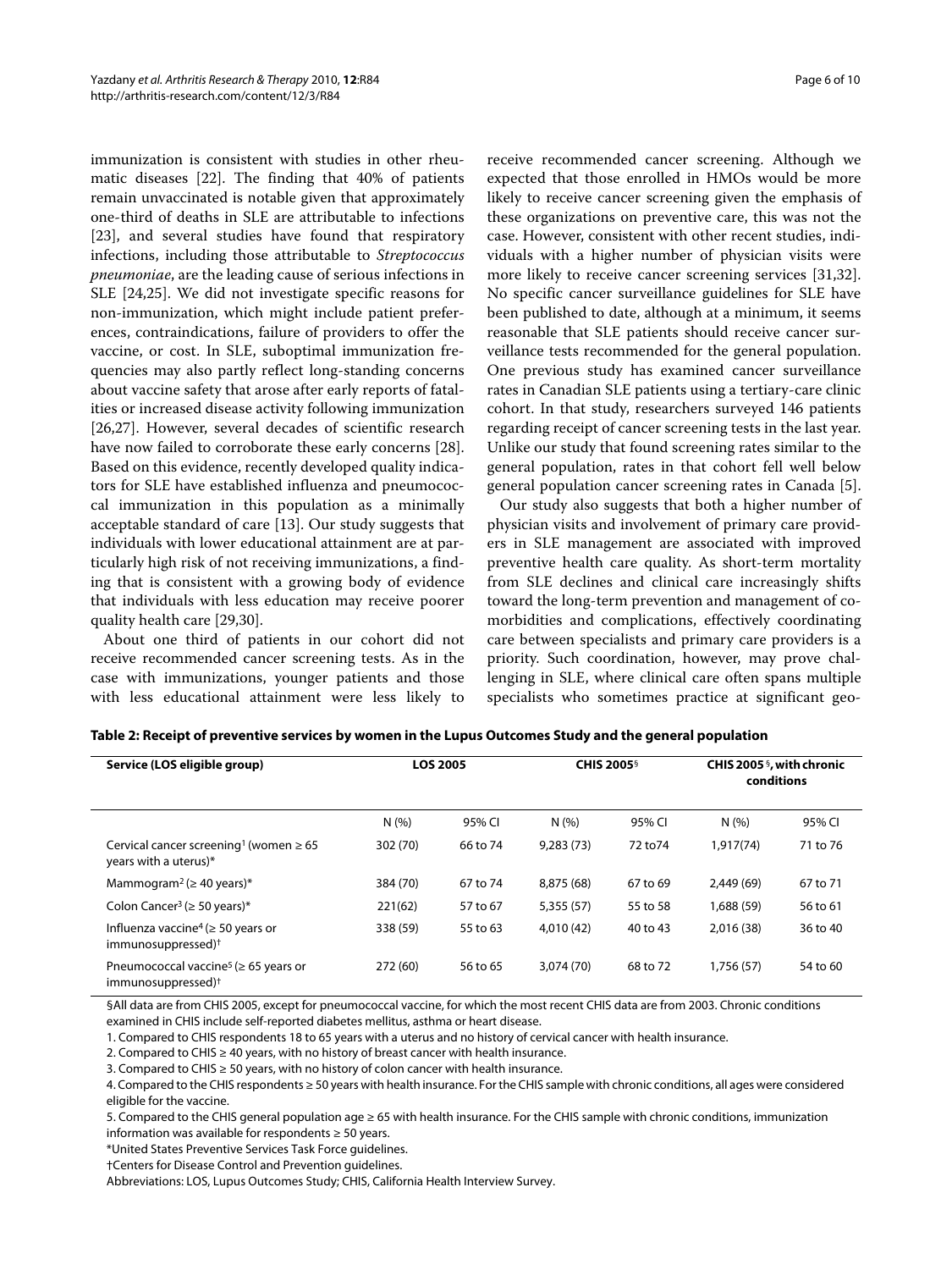|                                                  | <b>Immunizations</b>                    |                     | <b>Cancer Screening</b>                                              |                          |                                                   |  |
|--------------------------------------------------|-----------------------------------------|---------------------|----------------------------------------------------------------------|--------------------------|---------------------------------------------------|--|
|                                                  | <b>Influenza Vaccine</b><br>$(n = 626)$ | <b>Pneumococcal</b> | <b>Colon Cancer</b><br>Vaccine ( $n = 491$ ) Screening ( $n = 389$ ) | Mammogram<br>$(n = 545)$ | <b>Cervical cancer</b><br>Screening ( $n = 430$ ) |  |
|                                                  |                                         |                     | Odds Ratio (95% CI)                                                  |                          |                                                   |  |
| <b>Sociodemographics</b>                         |                                         |                     |                                                                      |                          |                                                   |  |
| Age (per 10 units)                               | 1.3(1.1, 1.5)                           | 1.4(1.2, 1.7)       | 1.7(1.2, 2.5)                                                        | 1.4(1.1, 1.8)            | 1.2(1.0, 1.5)                                     |  |
| Female                                           | 1.1(0.6, 2.1)                           | 1.1(0.5, 2.2)       | 0.5(0.2, 1.2)                                                        |                          | $\overline{a}$                                    |  |
| Non-White                                        | 0.7(0.5, 1.1)                           | 0.7(0.4, 1.1)       | 0.8(0.5, 1.4)                                                        | 1.6(1.0, 2.6)            | 1.2(0.7, 2.0)                                     |  |
| Education                                        |                                         |                     |                                                                      |                          |                                                   |  |
| High School Graduate                             | 0.7(0.4, 1.3)                           | 0.9(0.4, 1.7)       | 0.9(0.4, 1.9)                                                        | 1.3(0.7, 2.6)            | 1.5(0.7, 3.4)                                     |  |
| Some College                                     | 0.5(0.3, 0.8)                           | 0.5(0.2, 0.9)       | 0.8(0.4, 1.5)                                                        | 0.8(0.4, 1.4)            | 0.4(0.2, 0.9)                                     |  |
| College Graduate (referent)                      |                                         |                     |                                                                      |                          |                                                   |  |
| Income                                           |                                         |                     |                                                                      |                          |                                                   |  |
| <b>Below Poverty</b>                             | 0.7(0.5, 1.1)                           | 0.8(0.5, 1.2)       | 0.9(0.5, 1.5)                                                        | 1.0(0.6, 1.5)            | 0.4(0.2,0.6)                                      |  |
| <b>Health Care Access</b>                        |                                         |                     |                                                                      |                          |                                                   |  |
| Insurance                                        |                                         |                     |                                                                      |                          |                                                   |  |
| HMO and Public Insurance (Medicaid,<br>Medicare) | 2.5(1.2, 5.3)                           | 4.5 (1.8, 11.3)     | 0.4(0.2, 1.0)                                                        | 0.7(0.3, 1.4)            | 0.4(0.2, 1.1)                                     |  |
| <b>HMO and Private</b>                           | 0.9(0.6, 1.5)                           | 2.0(1.1, 3.4)       | 0.5(0.2, 0.8)                                                        | 0.8(0.5, 1.4)            | 0.4(0.2, 0.6)                                     |  |
| Insurance                                        |                                         |                     |                                                                      |                          |                                                   |  |
| No HMO, Public                                   | 0.9 (0.5 to 1.4)                        | 1.5 (0.9 to 2.6)    | 0.7(0.3, 1.2)                                                        | 0.6(0.4, 1.1)            | 0.4(0.2, 0.8)                                     |  |
| Insurance (Medicaid, Medicare)                   |                                         |                     |                                                                      |                          |                                                   |  |
| No HMO, Private Insurance (referent)             |                                         |                     |                                                                      |                          |                                                   |  |
| <b>Physician Visits</b>                          |                                         |                     |                                                                      |                          |                                                   |  |
| Generalist involved in health care               | 1.6(1.0, 2.5)                           | 1.8(1.0, 3.0)       | 0.6(0.3, 1.1)                                                        | 1.5(0.9, 2.5)            | 2.2(1.3, 3.7)                                     |  |
| Rheumatologist involved in health<br>care        | 2.3(1.4, 3.8)                           | 1.5(0.8, 2.9)       | 0.8(0.4, 1.5)                                                        | 1.4(0.8, 2.3)            | 1.0(0.5, 2.0)                                     |  |
| Total physician visits (per five visits)         | 1.1(1.0, 1.2)                           | 1.1(1.0, 1.3)       | 1.3(1.1, 1.5)                                                        | 1.2(1.0, 1.3)            | 1.2(1.0.1.4)                                      |  |
| <b>Health Status</b>                             |                                         |                     |                                                                      |                          |                                                   |  |
| SLAQ Score (per 10 units)                        | 0.7(0.5, 1.0)                           | 0.7(0.5, 1.0)       | 1.2(0.8, 1.8)                                                        | 1.0(0.8, 1.4)            | 1.2(0.8, 1.7)                                     |  |
| SF-36 Physical Function (per 10 units)           | 0.9(0.8, 1.0)                           | 0.9(0.8, 1.0)       | 1.0(0.9, 1.1)                                                        | 1.2(1.1, 1.3)            | 1.2(1.1, 1.3)                                     |  |
| <b>Contextual Factor</b>                         |                                         |                     |                                                                      |                          |                                                   |  |
| Neighborhood Poverty Area                        | 1.4(0.7, 2.5)                           | 1.2(0.6, 2.4)       | 2.2(0.9, 5.4)                                                        | 0.9(0.4, 1.7)            | 1.6(0.6, 4.1)                                     |  |

## **Table 3: Predictors of receiving preventive services in men and women enrolled in the Lupus Outcomes Study**

Abbreviations: SLAQ, Systemic Lupus Activity Questionnaire; SF-36, Short-Form 36 Health Survey; HMO, Health Maintenance Organization. Bolded values indicate  $P < 0.05$ .

graphic distances from each other [\[33](#page-9-25)[,34](#page-9-26)]. Increasing awareness among primary care providers about the higher risk of specific long-term complications in SLE, and improving care coordination by specialists caring for SLE patients through various practice innovations, such as automatic reminders in electronic medical records, may help improve the quality of preventive health care in this population.

Studying health services in SLE is challenging given the low prevalence of the disease. Most research to date has drawn from tertiary care specialty clinics, which may not adequately represent the entire population with SLE. Although not a random sample of the population of patients with SLE, our study has attempted to partly address this gap by drawing from community-based sources. Nevertheless, our study has limitations. First, because the LOS participants speak English and have health insurance, we cannot generalize our findings to non-English speaking individuals or those without health insurance - two groups that are at great risk of receiving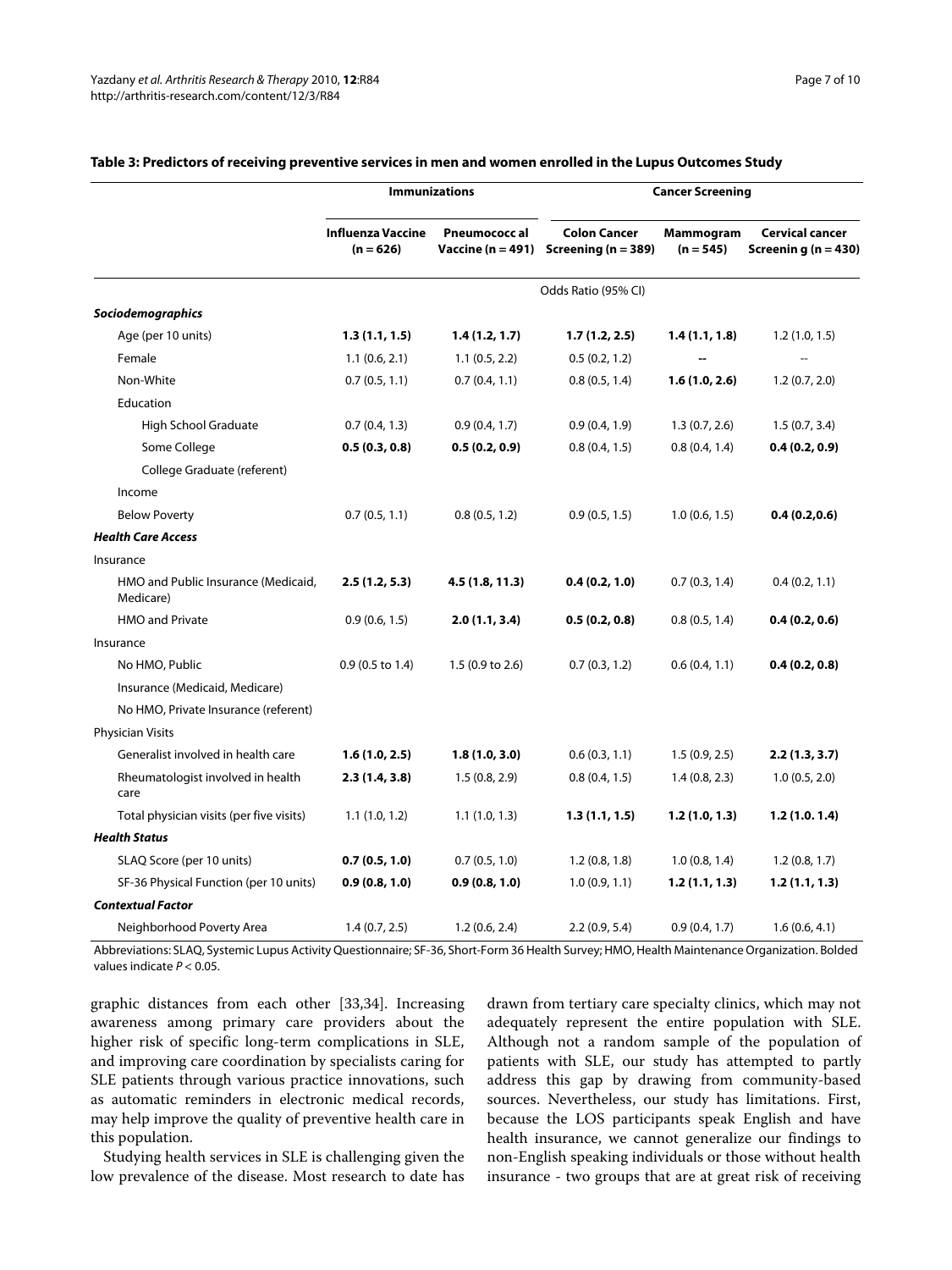|                                                |                  | Immunizations (n = 1117) Cancer Screening (n = 1364) All Services (n = 2481) |                     |
|------------------------------------------------|------------------|------------------------------------------------------------------------------|---------------------|
| Sociodemographics                              |                  | Percent (95% CI)                                                             |                     |
| Age                                            |                  |                                                                              |                     |
| 18 to 34                                       | 0.42(0.32, 0.52) | 0.63(0.52,0.74)                                                              | 0.48(0.40, 0.56)    |
| 35 to 54                                       | 0.58(0.54, 0.63) | 0.65(0.61, 0.70)                                                             | 0.62(0.59, 0.66)    |
| 55 to 64                                       | 0.59(0.52, 0.65) | 0.70(0.66, 0.75)                                                             | 0.66(0.62, 0.70)    |
| $65+$ (referent)                               | 0.72(0.64, 0.81) | 0.76(0.70, 0.83)                                                             | 0.75(0.69, 0.80)    |
| Gender                                         |                  |                                                                              |                     |
| Female                                         | 0.57(0.47, 0.67) | 0.73(0.59, 0.88)                                                             | 0.60(0.51, 0.69)    |
| Male (referent)                                | 0.59(0.56, 0.63) | 0.68(0.65, 0.71)                                                             | 0.64(0.62, 0.67)    |
| Education                                      |                  |                                                                              |                     |
| HS Grad or less                                | 0.47(0.38, 0.57) | 0.63(0.56, 0.71)                                                             | 0.57(0.51, 0.64)    |
| Some College                                   | 0.58(0.53, 0.62) | 0.66(0.61, 0.70)                                                             | 0.62(0.59, 0.65)    |
| College (referent)                             | 0.64(0.59, 0.69) | 0.73(0.69, 0.77)                                                             | 0.69(0.65,0.73)     |
| Race/Ethnicity                                 |                  |                                                                              |                     |
| White                                          | 0.61(0.57, 0.65) | 0.67(0.64, 0.71)                                                             | 0.65(0.62, 0.68)    |
| Non-White (referent)                           | 0.54(0.48, 0.60) | 0.70(0.65, 0.75)                                                             | $0.62$ (0.59, 0.66) |
| Income                                         |                  |                                                                              |                     |
| <b>Above Poverty</b>                           | 0.60(0.56, 0.63) | 0.68(0.65, 0.71)                                                             | 0.64(0.62, 0.67)    |
| Below Poverty (referent)                       | 0.54(0.44, 0.64) | 0.72 (0.64, 0.79)                                                            | 0.64(0.57, 0.71)    |
| <b>Health Care Access</b>                      |                  |                                                                              |                     |
| Insurance                                      |                  |                                                                              |                     |
| HMO with Public Insurance (Medicare, Medicaid) | 0.77(0.68, 0.87) | 0.63(0.53, 0.73)                                                             | 0.69(0.62, 0.76)    |
| HMO with Private Insurance                     | 0.60(0.54, 0.67) | 0.63(0.57, 0.69)                                                             | 0.62(0.57, 0.66)    |
| No HMO, Public Insurance (Medicare, Medicaid)  | 0.57(0.51, 0.63) | 0.66(0.60, 0.72)                                                             | 0.62(0.57, 0.66)    |
| No HMO, Private Insurance (referent)           | 0.56(0.50, 0.62) | 0.76(0.71, 0.80)                                                             | 0.67(0.63, 0.71)    |
| Generalist Involved in Care                    |                  |                                                                              |                     |
| Generalist (referent)                          | 0.61(0.57, 0.65) | 0.69(0.66, 0.72)                                                             | 0.66(0.63, 0.68)    |
| No Generalist                                  | 0.50(0.43, 0.58) | 0.64(0.57, 0.71)                                                             | 0.58(0.52, 0.64)    |
| Rheumatologist Involved in Care                |                  |                                                                              |                     |
| Rheumatologist (referent)                      | 0.61(0.57, 0.64) | 0.69(0.66, 0.72)                                                             | 0.65(0.63, 0.67)    |
| No Rheumatologist                              | 0.47(0.38, 0.55) | 0.67(0.61, 0.74)                                                             | 0.59(0.53, 0.65)    |
| Total Outpatient Physician Visits*             |                  |                                                                              |                     |
| Fewer visits (mean - 1 SD) (5.5)               | 0.54(0.48, 0.59) | 0.61(0.56, 0.66)                                                             | 0.58(0.54, 0.62)    |
| Mean visits (15.8)                             | 0.58(0.55, 0.62) | 0.69(0.66, 0.71)                                                             | 0.64(0.62, 0.66)    |
| More visits (mean $+$ 1 SD) (26.2)             | 0.63(0.58, 0.68) | 0.75(0.71, 0.80)                                                             | 0.70(0.66, 0.73)    |
| <b>Health Status</b>                           |                  |                                                                              |                     |
| SLAQ Score*                                    |                  |                                                                              |                     |
| Score at mean - 1 SD (4.7)                     | 0.65(0.60, 0.70) | 0.67(0.62, 0.72)                                                             | 0.66(0.62, 0.70)    |
| Score at mean (12.6)                           | 0.59(0.56, 0.63) | 0.68(0.65, 0.71)                                                             | 0.64(0.62, 0.66)    |
| Score at mean $+1$ SD (20.5)                   | 0.53(0.48, 0.58) | 0.70 (0.66, 0.74)                                                            | 0.62(0.59, 0.66)    |
| SF-36 Physical Function*                       |                  |                                                                              |                     |
| Score at mean (58.6)                           | 0.58(0.55, 0.62) | 0.69(0.66, 0.71)                                                             | 0.69(0.66, 0.71)    |
| Score at mean $+1$ SD (88.0)                   |                  |                                                                              |                     |

## **Table 4: Adjusted pass frequencies for receipt of preventive services by men and women in the Lupus Outcomes Study**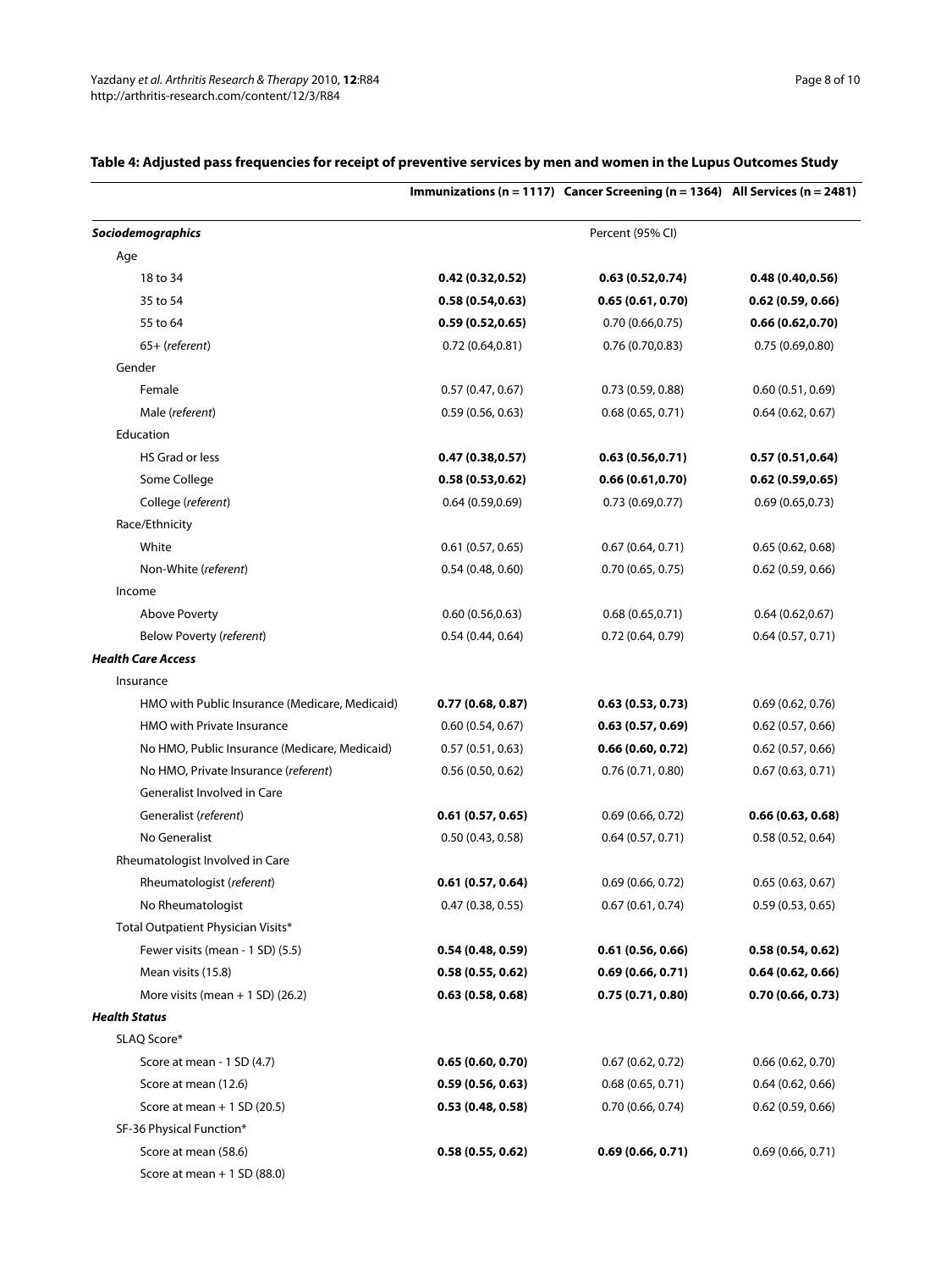| Contextual Factor    | 0.49(0.43, 0.55) | 0.74(0.70, 0.78) | 0.74(0.70, 0.78) |
|----------------------|------------------|------------------|------------------|
| Neighborhood Poverty |                  |                  |                  |
| No (referent)        | 0.59(0.55, 0.62) | 0.68(0.65, 0.71) | 0.64(0.61, 0.66) |
| Yes                  | 0.63(0.53, 0.73) | 0.74(0.65, 0.83) | 0.69(0.63, 0.76) |

**Table 4: Adjusted pass frequencies for receipt of preventive services by men and women in the Lupus Outcomes Study** 

Values represent adjusted pass frequencies from multivariate logistic regression models, which provide estimates of the probability of individuals receiving services after controlling for the other variables listed. Bolded values indicate P < 0.05. Abbreviations: SLAQ, Systemic Lupus Activity Questionnaire; SF-36, Short-Form 36 Health Survey.

\*These were continuous variables in the regression models; pass frequencies represent the values at the mean score for the variable, and one standard deviation above and below the mean.

poorer quality health care. Conducting this research in non-English speaking and indigent populations should be prioritized in future studies. Second, participants in the LOS may not be directly comparable to those in CHIS. Although we had a sufficient number of observations to standardize our sample based on age and education and included only insured individuals in our analyses, additional standardization by potential confounding factors such as race/ethnicity and type of health insurance was not possible. Third, our study did not include at least one variable found in previous research to influence the receipt of preventive services: medical comorbidities [\[31](#page-9-23)]. Incorporating a measure of comorbidity in future studies on the topic is therefore warranted. Fourth, our study did not assess the specific reasons for not receiving preventive services, and therefore we cannot determine whether gaps in care are secondary to patient, provider or health system factors. Finally, our data derive from self-report. Previous studies have demonstrated that self-report is a reasonable, although not perfect, proxy for various preventive health services [[31,](#page-9-23)[35](#page-9-27)[-38](#page-9-28)].

#### **Conclusions**

Our findings demonstrate that there remains room for improvement in the quality of care for two important categories of preventive service in SLE, particularly in younger patients and those with lower educational attainment. Although individuals in the LOS appear to receive preventive services at frequencies similar to CHIS, receipt of services in both groups is suboptimal. Given the higher burden of infections and malignancies in SLE, identifying strategies to abate these long-term outcomes in SLE is an important goal. Coordinated, multidisciplinary care that involves generalist providers may offer an opportunity to improve the provision of preventive health services in SLE.

#### **Abbreviations**

CDC: Center for Disease Control; CHIS: California Health Interview Survey; HMO: health maintenance organization; LOS: Lupus Outcomes Study; SF-36: Short-Form 36; SLAQ: Systemic Lupus Activity Questionnaire; SLE: systemic lupus erythematosus; UCSF: University of California San Francisco.

#### **Competing interests**

The authors declare that they have no competing interests.

#### **Authors' contributions**

JY, PP, AH, LJ, PK and EY contributed to the study design. JY, LT, PK, LC and EY contributed to acquisition of data. JY, CT and EY contributed to analysis and interpretation of data. JY, PP, JZG, AH, PK, LC and EY contributed to manuscript preparation. JY, CT and LT contributed to statistical analysis.

#### **Acknowledgements**

This study was supported by the ACR/REF (Yazdany), Arthritis Foundation (Yazdany and Yelin), State of California Lupus Fund, AHRQ/NIAMS 1 RO1 HS013893 (Yelin), NIAMS P60-AR-053308 and the Rosalind Russell Medical Research Center for Arthritis. The study was also carried out in part in the General Clinical Research Center, Moffit Hospital, University of California, San Francisco, with funds provided by the National Center for Research Resources, 5 M01 RR-00079, U.S. Public Health Service.

#### **Author Details**

1Division of Rheumatology, University of California, San Francisco, UCSF Box 0920, San Francisco, CA 94143-0920, USA, 2Division of Rheumatology, McGill University Health Center 1, 650 Cedar Avenue, Room A6-123, Montreal, QC H3G 1A4, Canada, 3Division of Rheumatology, National Jewish Hospital, 1400 Jackson?Street, Denver, CO 80206, USA, 4Division of Pediatric Rheumatology, University of California, San Francisco, 533 Parnassus Avenue, San Francisco, CA 94143 - 0107, USA and <sup>5</sup>Division of Rheumatology, University of California, San Francisco, 374 Parnassus Avenue, San Francisco, CA 94143 - 0500, USA

#### Received: 12 October 2009 Revised: 16 April 2010 Accepted: 12 May 2010 Published: 12 May 2010

#### **References**

- <span id="page-8-0"></span>1. Bernatsky S, Boivin JF, Joseph L, Manzi S, Ginzler E, Gladman DD, Urowitz M, Fortin PR, Petri M, Barr S, Gordon C, Bae SC, Isenberg D, Zoma A, Aranow C, Dooley MA, Nived O, Sturfelt G, Steinsson K, Alarcon G, Senecal JL, Zummer M, Hanly J, Ensworth S, Pope J, Edworthy S, Rahman A, Sibley J, El-Gabalawy H, McCarthy T, et al.: Mortality in systemic lupus erythematosu[s](http://www.ncbi.nlm.nih.gov/entrez/query.fcgi?cmd=Retrieve&db=PubMed&dopt=Abstract&list_uids=16868977)**.** Arthritis Rheum 2006, 54:2550-2557.
- <span id="page-8-1"></span>2. Kremers HM, Bidaut-Russell M, Scott CG, Reinalda MS, Zinsmeister AR, Gabriel SE: Preventive medical services among patients with rheumatoid arthriti[s](http://www.ncbi.nlm.nih.gov/entrez/query.fcgi?cmd=Retrieve&db=PubMed&dopt=Abstract&list_uids=12966594)**.** J Rheumatol 2003, 30:1940-1947.
- 3. Beckman TJ, Cuddihy RM, Scheitel SM, Naessens JM, Killian JM, Pankratz VS: Screening mammogram utilization in women with diabetes**.** Diabetes Care 2001, 24:2049-2053.
- Selby L, Kane S, Wilson J, Balla P, Riff B, Bingcang C, Hoellein A, Pande S, de Villiers WJ: Receipt of preventive health services by IBD patients is significantly lower than by primary care patients**.** Inflamm Bowel Dis 2008, 14:253-258.
- <span id="page-8-2"></span>5. Bernatsky SR, Cooper GS, Mill C, Ramsey-Goldman R, Clarke AE, Pineau CA: Cancer screening in patients with systemic lupus erythematosus**.** J Rheumatol 2006, 33:45-49.
- <span id="page-8-3"></span>6. Yarnall KS, Pollak KI, Ostbye T, Krause KM, Michener JL: Primary care: is thereenough time for prevention? Am J Public Health 2003, 93:635-641.